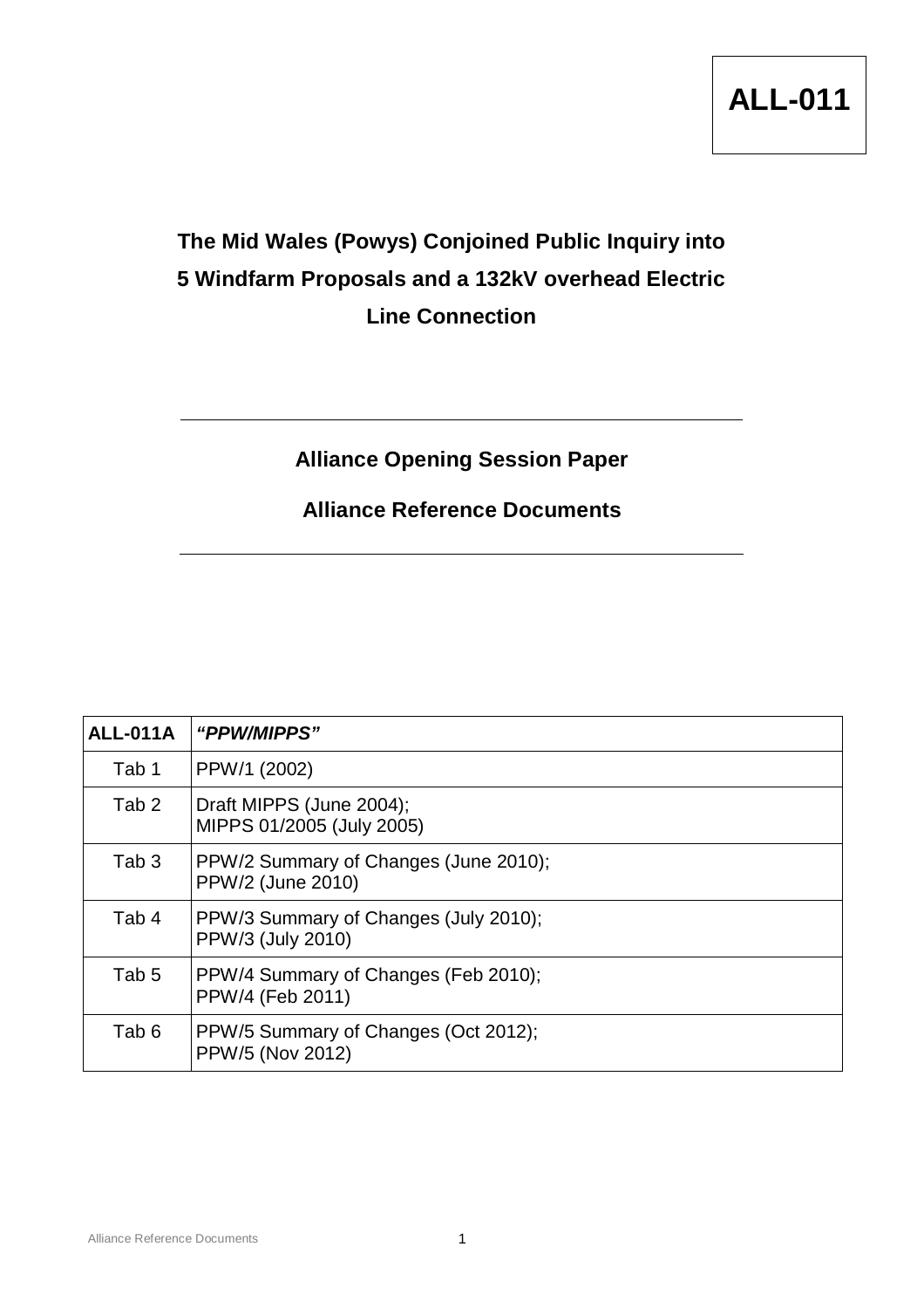| <b>ALL-011B</b>  | "TAN $8"$                                                                          |
|------------------|------------------------------------------------------------------------------------|
| Tab 1            | WG web page synopsis of SEA function and applicable dates                          |
| Tab 2            | The SEA (Wales) Regulations SI 2004/1656                                           |
| Tab 3            | Cabinet Written Statement 13 <sup>th</sup> July 2004                               |
| Tab 4            | Draft TAN 8 (July 2004)                                                            |
| Tab 5            | Consultation Report on TAN 8 (and draft MIPPS) (circa November 2004)               |
| Tab <sub>6</sub> | TAN 8 (July 2005)                                                                  |
| Tab 7            | "Dear Colleague" 28 <sup>th</sup> February 2011                                    |
| Tab 8            | Written Statement by the Welsh Government 17 <sup>th</sup> June 2011               |
| Tab 9            | Letter from Minister (John Griffiths AC/AM) 7 <sup>th</sup> July 2011 <sup>1</sup> |
| Tab 10           | TAN 8 Extracts as amended                                                          |
| Tab 11           | "Dear Colleague" September 2004                                                    |

| <b>ALL-011C</b>  | "ARUP/GARRAD HASSAN"                                                  |
|------------------|-----------------------------------------------------------------------|
| Tab 1            | Arup 2004 (July 2004) "Meeting the Target" + Appendices               |
| Tab <sub>2</sub> | Garrad Hassan (April 2005) "Energy Assessment" (including Appendices) |
| Tab <sub>3</sub> | Arup 2005 (June 2005) Review of "Meeting the Target" + Appendices     |
| Tab 4            | Arup 2008 (April 2008) Review of Powys CC refinement of SSAs B & C    |
| Tab 5            | Arup 2010 (July 2010) SSA reassessment and validation                 |

<sup>1&</sup>lt;br><sup>1</sup> Posted on Planning Portal website under 'news' for 7<sup>th</sup> July 2011: [http://www.planningportal.gov.uk/general/news/stories/2011/jul11/7jul11/070711\\_5](http://www.planningportal.gov.uk/general/news/stories/2011/jul11/7jul11/070711_5)